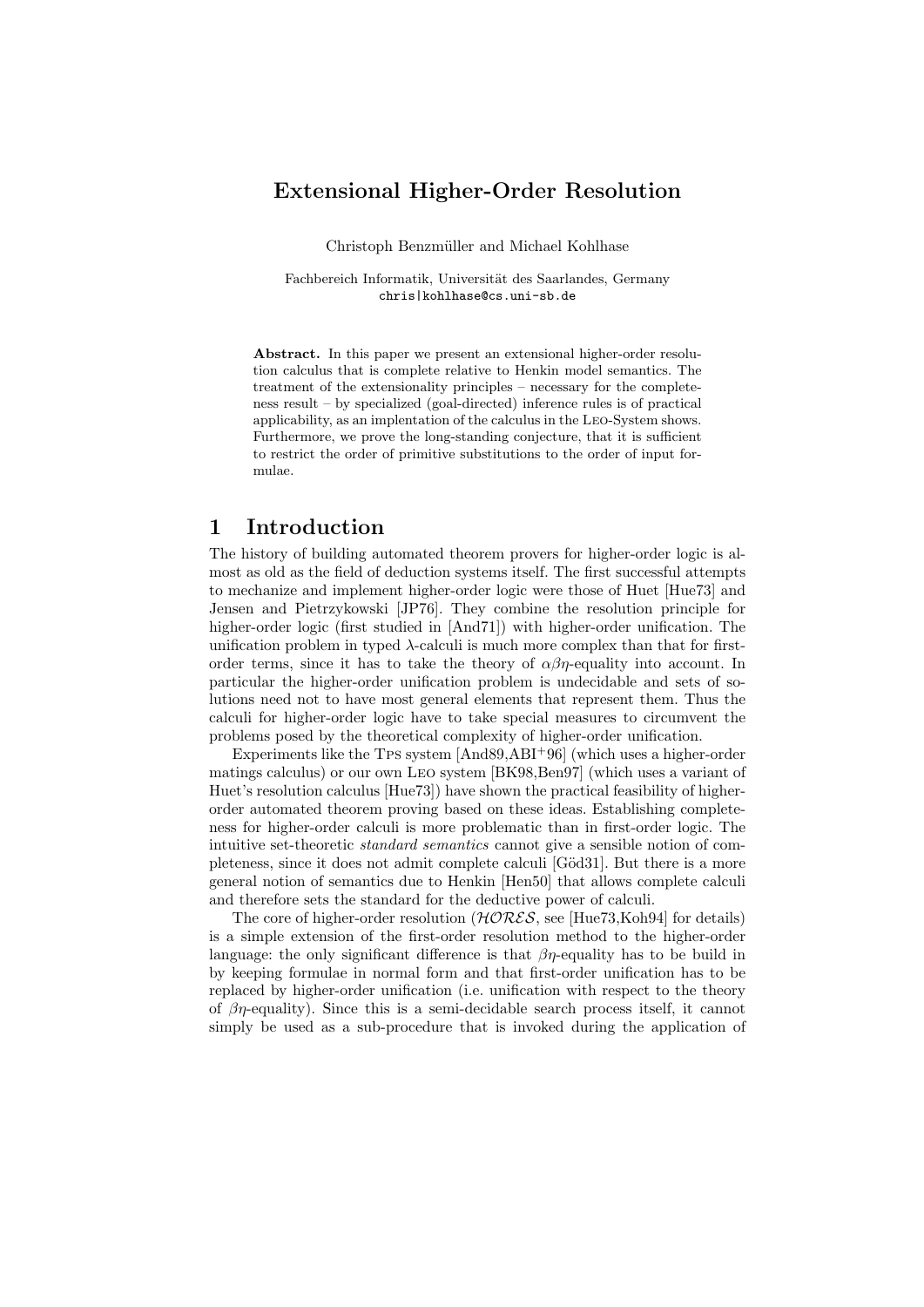the resolution or factoring rules. Rather resolution and factorization rules are modified, so that they record the induced unification problem in a unification constraint instead of trying to compute a complete set of unifiers. Furthermore, the calculus is augmented with the inference rules of higher-order unification that are lifted to act on the unification constraints of clauses. With this trick the search for empty clauses and that for higher-order unifiers are interleaved, which alleviates the undecidability problem.

Unfortunately, neither  $HORES$  nor the TPS procedure are complete with respect to Henkin semantics, since they fail to capture substitutivity of equivalence. In [Koh95], the first author has presented a higher-order tableau calculus that addresses the problem with a new inference rule that uses substitutivity of equivalence in a goal-oriented way, but still fails to capture functional extensionality of Leibniz equality.

For our extensional higher-order resolution calculus  $\mathcal{ER}$  we extend higherorder resolution by ideas from [Koh95] and a suitable treatment of Leibniz equality and prove the resulting calculus sound and complete with respect to Henkin's general model semantics [Hen50]. Furthermore, we show that we can restrict the set of primitive substitutions that are necessary for flexible literals to a finite set.

Before we begin with the exposition, let us specify what we mean by "higherorder logic": any simply typed logical system that allows quantification over function variables. In this paper, we will employ a system  $HOL$ , which is based on the simply typed  $\lambda$ -calculus; for an introduction see for instance [And86,Bar84].

# 2 Higher-Order Logic  $(HOL)$

The set  $\omega f_{\alpha}(\Sigma)$  of well-formed formulae of type  $\alpha$  is build up from the set  $V$  of variables, and the signature  $\Sigma$  (a set of typed constants) as applications and  $\lambda$ -abstractions. We will denote variables with upper-case letters  $(X_\alpha, Y, Z, X_\beta^1, X_\gamma^2 \ldots)$ , constants with lower-case letters  $(c_\alpha, f_{\alpha \to \beta}, \ldots)$ , and wellformed formulae with upper-case bold letters  $(\mathbf{A}_{\alpha}, \mathbf{B}, \mathbf{C}^i, \ldots)^1$ . Furthermore, we abbreviate multiple applications and abstractions in a kind of vector notation, so that  $\mathbf{A} \overline{\mathbf{U}^k}$  denotes k-fold application (associating to the left) and  $\lambda \overline{X^k} \mathbf{A}$  denotes k-fold  $\lambda$ -abstraction (associating to the right) and use the square dot as an abbreviation for a pair of brackets, where stands for the left one with its partner as far to the right as is consistent with the bracketing already present in the formula.

We will use the terms like free and bound variables in their standard meaning and we use  $Free(A)$  for the set of free variables of a formula A. In particular alphabetic change of names of bound variables is build into our  $HOL$ : we consider alphabetic variants to be identical (viewing the actual representation as a representative of an alphabetic equivalence class) and use a notion of substitution that avoids variable capture, systematically renaming bound variables. We could also have used de Bruijn's indices [dB72] as a concrete implementation of this approach at the syntax level.

 $\frac{1}{1}$  We will denote the types of formulae as indices, if it is not clear from the context.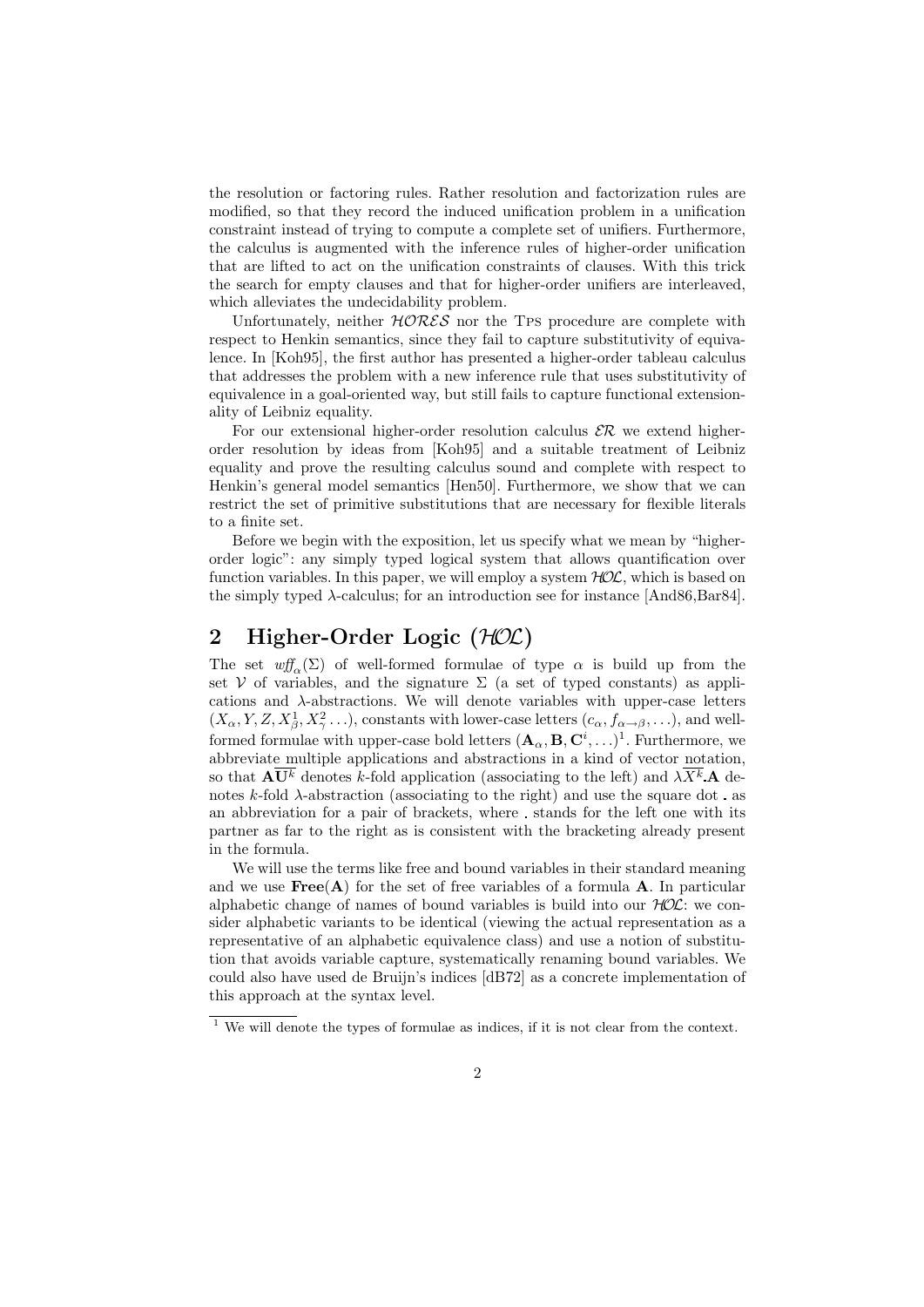By  $\mathit{wff}_{\alpha}^{cl}(\Sigma) \subseteq \mathit{wff}_{\alpha}(\Sigma)$  we denote the set of all closed well-formed formulae, i.e. which contain no free variables and we call the members of  $\mathit{wf}_{o}(\Sigma)$  sentences.

We denote a substitution that instantiates a variable  $X$  with a formula  $A$ with  $[A/X]$  and write  $\sigma$ ,  $[A/X]$  for the substitution that is identical with  $\sigma$  but instantiates  $X$  with  $A$ .

The structural equality relation of  $HOL$  is induced by  $\beta\eta$ -reduction

$$
(\lambda X \mathbf{A}) \mathbf{B} \longrightarrow_{\beta} [\mathbf{B}/X] \mathbf{A} \qquad (\lambda X \mathbf{C} X) \longrightarrow_{\eta} \mathbf{C}
$$

where X is not free in C. It is well-known, that the reduction relations  $\beta$ ,  $\eta$ , and  $\beta$ η are terminating and confluent, so that there are unique normal forms.

In  $HOL$ , the set of base types is  $\{o, \iota\}$  for truth values and individuals, and the signature  $\Sigma$  contains logical constants for negation  $\neg_{o\rightarrow o}$ , conjunction  $\wedge_{o\rightarrow o\rightarrow o}$ , and quantification<sup>2</sup>  $\Pi^{\alpha}_{(\alpha\to o)\to o}$ . All other constants are called parameters, since the argumentation in this paper is parametric in their choice<sup>3</sup>.

It is matter of folklore that equality can directly be expressed in  $HOL$  e.g. by the Leibniz definition, so that a primitive notion of equality (expressed by a primitive constant  $=$  in  $\Sigma$ ) is not strictly needed; we will use this observation in this paper to treat equality as a defined notion. Leibniz equality defines two terms to be equal, iff they have the same properties. Hence equality can be defined as

$$
\doteq^{\alpha} \; := \lambda X_{\alpha} \lambda Y_{\alpha} \forall P_{\alpha \to \alpha} PX \Rightarrow PY
$$

A standard model for  $HOL$  provides a fixed set  $D_{\iota}$  of individuals, and a set  $\mathcal{D}_{o} := \{T, F\}$  of truth values. All the domains for the complex types are defined inductively:  $\mathcal{D}_{\alpha \to \beta}$  is the set of functions  $f: \mathcal{D}_{\alpha} \to \mathcal{D}_{\beta}$ . The evaluation  $\mathcal{I}_{\varphi}$  with respect to an interpretation  $\mathcal{I}: \Sigma \to \mathcal{D}$  of constants and an assignment  $\varphi$  of variables is obtained by the standard homomorphic construction that evaluates a  $\lambda$ -abstraction with a function, whose operational semantics is specified by  $\beta$ reduction.

**Henkin models** only require that  $\mathcal{D}_{\alpha \to \beta}$  has enough members that any well-formed formula can be evaluated<sup>4</sup>. Note that with this generalized notion of a model, there are less formulae that are valid in all models (intuitively, for any given formulae there are more possibilities for counter-models). Thus the generalization to Henkin models restricts the set of valid formulae sufficiently, so that all of them can be proven by the resolution calculus presented in this paper. For our completeness proofs, we will use the abstract consistency method first introduced by Raymond Smullyan in [Smu63] for first-order logic and later extended to higher-order logic by Peter Andrews [And71]. The model existence theorem below is a variant of the latter for Henkin models. For the proof we refer to [BK97].

<sup>&</sup>lt;sup>2</sup> With this quantification constant, standard quantification of the form  $\forall X_{\alpha} \mathbf{A}$  can be regained as an abbreviation for  $\Pi^{\alpha}(\lambda X_{\alpha} \mathbf{A}).$ 

<sup>&</sup>lt;sup>3</sup> In particular, we do not assume the existence of description or choice operators. For a detailed discussion of the semantic issues raised by the presence of these logical constants see [And72].

<sup>&</sup>lt;sup>4</sup> In other words: the functional universes are rich enough to satisfy the comprehension axioms.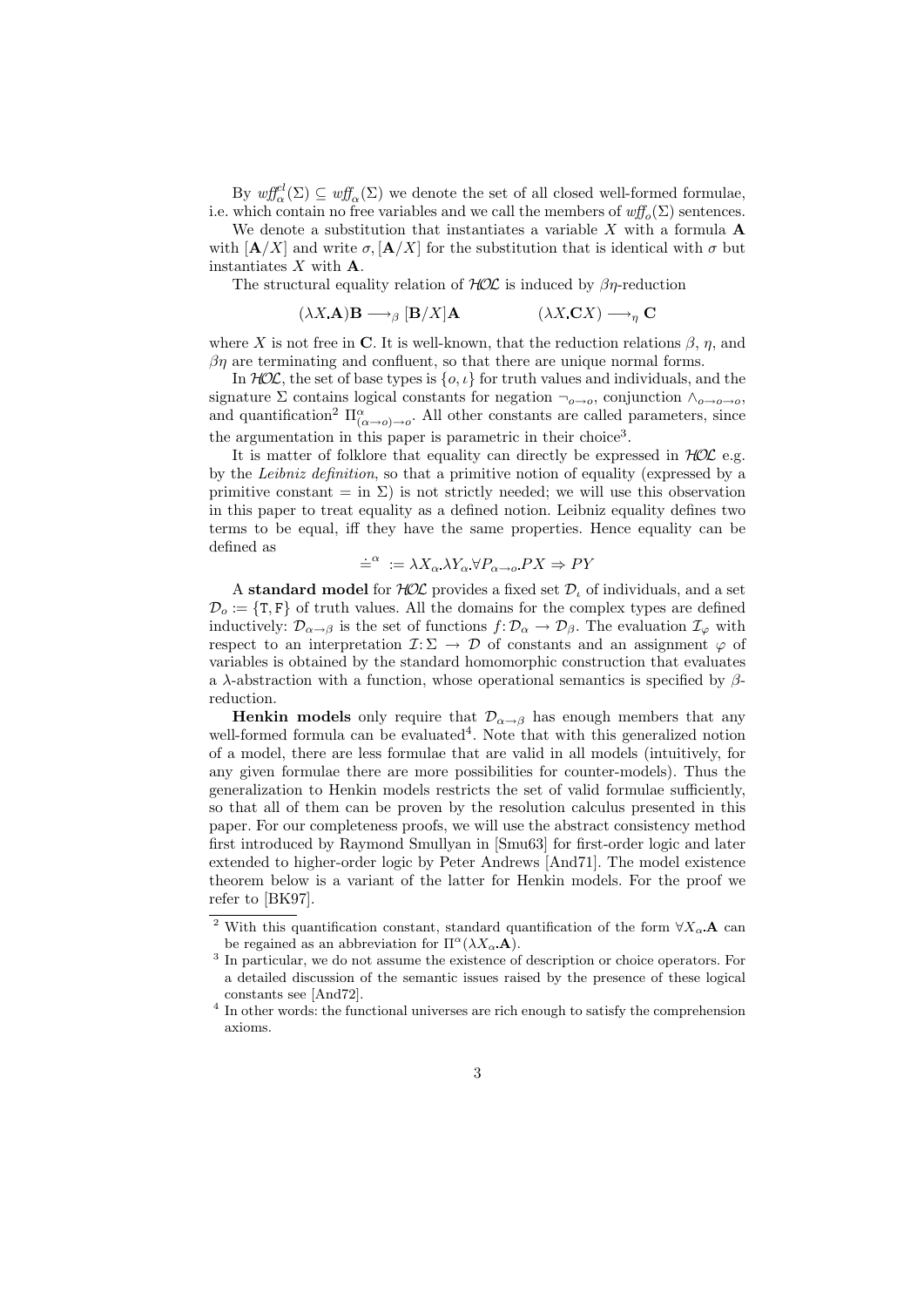Theorem 1 (Henkin Model Existence). Let  $\Gamma_{\!\Sigma}$  be a saturated abstract consistency class for Henkin models (see the definition below), and  $\Phi \in \Gamma_{\!\Sigma}$ , then there is a Henkin model M such that  $\mathcal{M} \models \Phi$ .

Definition 1 (Abstract Consistency Class for Henkin Models). We call a class Γ<sup>Σ</sup> of sets of sentences an abstract consistency class for Henkin **Models**, iff  $\Gamma_{\Sigma}$  is closed under subsets and such that for all sets  $\Phi \in \Gamma_{\Sigma}$  (we use  $\Phi * A$  as an appreviation for  $\Phi \cup \{A\}$ :

- $\nabla_c$  If **A** is atomic, then  $\mathbf{A} \notin \Phi$  or  $\neg \mathbf{A} \notin \Phi$ .
- $\nabla$ , If  $\neg\neg \mathbf{A} \in \Phi$ , then  $\Phi * \mathbf{A} \in \mathbb{F}_{\Sigma}$ .
- $\nabla_{\beta n}$  If  $\mathbf{A} \in \Phi$  and  $\mathbf{B}$  is the  $\beta \eta$ -normal form of  $\mathbf{A}$ , then  $\mathbf{B} * \Phi \in \Gamma_{\Sigma}$ .
- $\nabla_{\!\mathsf{V}}$  If  $\mathbf{A} \vee \mathbf{B} \in \Phi$ , then  $\Phi * \mathbf{A} \in \Gamma_{\!\Sigma}$  or  $\Phi * \mathbf{B} \in \Gamma_{\!\Sigma}$ .
- $\nabla_{\!\wedge}$  If  $\neg(\mathbf{A} \vee \mathbf{B}) \in \Phi$ , then  $\Phi * \neg \mathbf{A} * \neg \mathbf{B} \in \Gamma_{\!\Sigma}$ .
- $\nabla_{\forall}$  If  $\Pi^{\alpha} \mathbf{F} \in \Phi$ , then  $\Phi * \mathbf{FG} \in \Gamma_{\!\Sigma}$  for each  $\mathbf{G} \in \mathit{wff}_{\alpha}^{cl}(\Sigma)$ .
- $\nabla_{\exists}$  If  $\neg \Pi^{\alpha} \mathbf{F} \in \Phi$ , then  $\Phi * \neg(\mathbf{F}w) \in \Gamma_{\!\Sigma}$  for a fresh parameter  $w_{\alpha} \in \Omega_{\alpha}$ .
- $\nabla_b$  If  $\neg(\mathbf{A} \doteq^{\circ} \mathbf{B}) \in \Phi$ , then  $\Phi \cup \{\mathbf{A}, \neg \mathbf{B}\} \in \Gamma_{\!\Sigma}$  or  $\Phi \cup \{\neg \mathbf{A}, \mathbf{B}\} \in \Gamma_{\!\Sigma}$ .
- $\nabla_q$  If  $\neg(\mathbf{F} \doteq^{\alpha \to \beta} \mathbf{G}) \in \Phi$ , then  $\Phi * \neg(\mathbf{F}w \doteq^{\beta} \mathbf{G}w) \in \Gamma_{\!\Sigma}$  for a fresh parameter  $w_{\alpha} \in \Omega_{\alpha}$ .

We will call  $\Gamma_{\Sigma}$  saturated, iff for all sentences  $\mathbf{A} \in \text{wff}_{o}(\Sigma)$  we have  $\Phi * \mathbf{A} \in \Gamma_{\Sigma}$ or  $\Phi * \neg A \in \mathbb{R}$ .

Remark 1 (Counterparts for  $\nabla_b$ ,  $\nabla_q$ ). In Definition 1 positive counterparts for the two conditions  $\nabla_b, \nabla_a$  are not needed, since these conditions are automatically met (note that  $\dot{=}$  is a defined construct). For details see [BK97].

In this paper the *extensionality principles* will play a major role. These formalize fundamental mathematical intuitions about functions and truth values. The functional extensionality principle says, that two functions are equal, iff they are equal on all arguments. This principle can be formulated by the following schematic  $\lambda$ -term:

$$
\forall M_{\alpha \to \beta} \forall N_{\alpha \to \beta} (\forall X (MX) \doteq (NX)) \equiv (M \doteq N)
$$

The extensionality principle for truth values states that on the set of truth values equality and equivalence relation coincide:  $\forall P_o \forall Q_o (P \doteq Q) \equiv (P \equiv Q)$ . Note that in Henkin models both extensionality principles are valid and that Leibniz equality indeed denotes equality relation (see [BK97] for details).

### 3 The Calculus  $\mathcal{ER}$

Now we introduce the higher-order resolution calculus  $\mathcal{ER}$ . Therefore we will review standard higher-order resolution  $HORES$  and use the extensionality principles to discuss why it is not complete. From the deficiencies we will develop the necessary extensions and give an intuition by exhibiting refutations that become possible.

 $HORES$  is a refutation calculus that manipulates sets of *clauses*, i.e. sets (which we will represent as disjunctions) of literals (e.g.  $\mathcal{C} := [q_{\alpha \to \alpha} X_{\alpha}]^T$   $\vee$  $[p_{\alpha \to \alpha} X_{\alpha}]^F \vee [c_{\alpha} = X_{\alpha}]^F$ .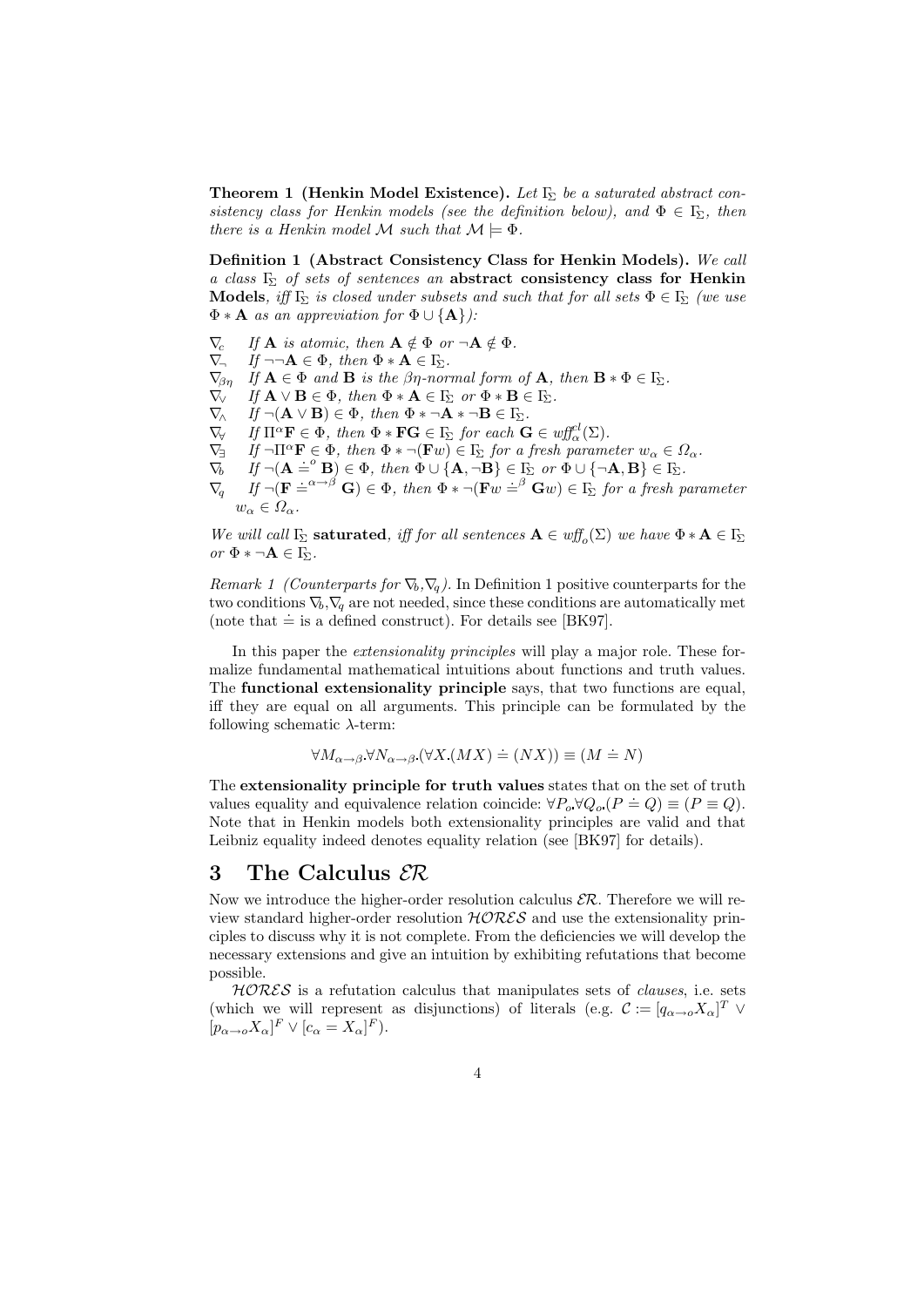Definition 2 (Literal). Literals are atomic propositions labeled with an intended truth value. We call a literal a unification constraint, iff it is negative (*i.e. annotated by the truth value F*) and the head is  $=$ , all the others we call proper literals. Clauses existing entirely of unification constraints are called almost empty. Since instantiation of a head variable will convert a literal into a general labeled propositions, we will sometimes call these pre-literals.

Clause normalization is very similar to the first-order case, except for the treatment of existential quantification. Therefore, we will not present the transformation rules here, but simply discuss the differences and assume that each given higher-order proof problem  $P$  can be transformed into a set of clauses  $CNF(P)$ . A naive treatment with Skolemization results in a calculus that is not sound with respect to Henkin models, since Skolem functions are special choice functions<sup>5</sup>, which are not guaranteed to exist in Henkin models. A solution due to [Mil83] is to associate with each Skolem constant the minimum number of arguments the constant has to be applied to. Skolemization becomes sound, if any Skolem function  $f^n$  only occurs in a *Skolem term*, i.e. a formula  $S = f^n \overline{A^n}$ , where none of the  $A^i$  contains a bound variable. Thus the Skolem terms only serve as descriptions of the existential witnesses and never appear as functions proper. When we speak of a **Skolem term S<sub>α</sub> for a clause** C, where  $\{X_{\alpha^1}^1 \cdots X_{\alpha^n}^n\}$  is the set of free variables occurring in C, then  $S_{\alpha}$  is an abbreviation for the term  $(f_{\alpha^1\to\cdots\to\alpha^n\to\alpha}^n X^1\cdots X^n)$ , where f is a new constant from  $\mathcal{C}_{\alpha^1\to\cdots\to\alpha^n\to\alpha}$  and n specifies the number of necessary arguments for  $f$ .

Remark 2 (Leibniz Equality). We assume that before applying clause normalization each primitive equality symbol is replaced by its corresponding Leibniz definition. Hence after normalizing a given input problem, the resulting clause set does not contain any equality symbol. However, during the refutation process, equality symbols may be introduced again as we code unification constraints by negated equation literals.

#### 3.1 Higher-Order Unification in  $\mathcal{ER}$

Higher-order unification is a process of recursive deterministic simplification (rules  $\alpha$ ,  $\eta$ , *Dec*, *Triv*, and *Subst* in figure 1) and non-deterministic variable binding (rule  $Flex/Rigid$ ). The rules  $\alpha$  and  $\eta$  are licensed by the functional extensionality principle and eliminate the top  $\lambda$ -binder in unification constraints of functional type. The Skolem term  $s_{\alpha}$  is an existential witness for the fact that the functions are different. Since clauses are implicitly universally quantified, this witness may depend on the values of all free variables occurring in the clauses, so it must be a Skolem term for this clause. Decomposition (rule Dec) is analogous to the first-order case and the rule Triv allows to remove reflexivity pairs. Rule Dec will be discussed again in connection with the extensionality rules in section 3.3.

The rule Subst eliminates variables that are solved in a clause: we call a unification constraint  $U := [X_\alpha = \mathbf{N}_\alpha]^F$  or  $U := [\mathbf{N}_\alpha = X_\alpha]^F$  solved iff  $X_\alpha$  is

<sup>5</sup> They choose an existential witness from the set of possible witnesses for an existential formula.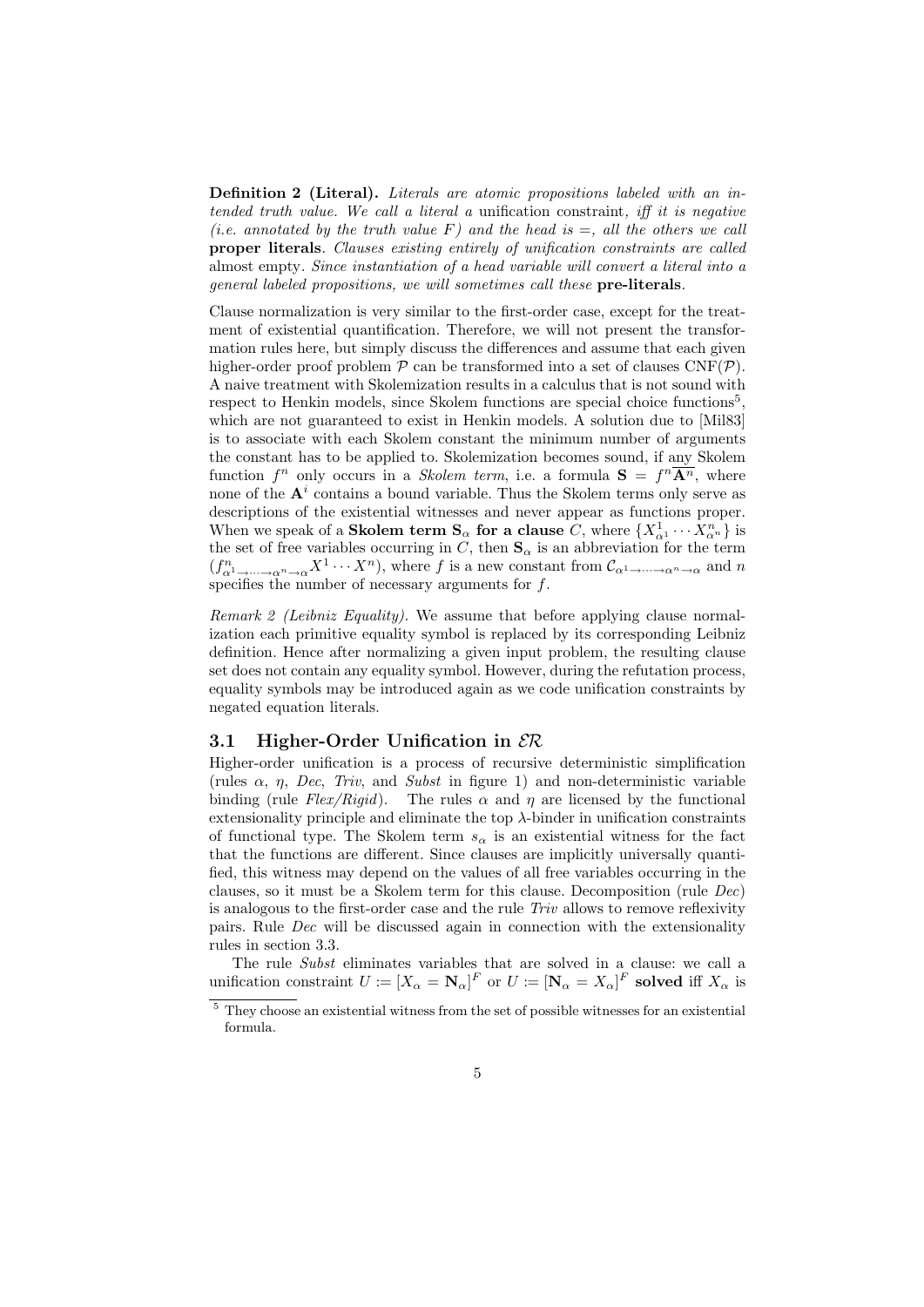$$
C \vee [(\lambda X_{\alpha} \mathbf{A}) = (\lambda Y_{\alpha} \mathbf{B})]^F \qquad s_{\alpha} \text{ Skolem term for this clause}
$$
  

$$
C \vee [[s/X] \mathbf{A} = [s/Y] \mathbf{B}]^F
$$

$$
\frac{C \vee [(\lambda X_{\alpha} \mathbf{A}) = \mathbf{B}]^F \qquad s_{\alpha} \text{ Skolem term for this clause}}{C \vee [[s/X] \mathbf{A} = (\mathbf{B}s)]^F} \qquad \eta
$$

$$
\frac{C \vee [h\overline{\mathbf{U}^n} = h\overline{\mathbf{V}^n}]^F}{C \vee [\mathbf{U}^1 = \mathbf{V}^1]^F \vee \dots \vee [\mathbf{U}^n = \mathbf{V}^n]^F} \text{ Dec}
$$

$$
\frac{C \vee E \quad E \text{ solved for } C}{C \text{NF}(\text{subst}(C))} \text{Subst}
$$

$$
\frac{C \vee [F_{\gamma} \overline{\mathbf{U}^n} = h\overline{\mathbf{V}}]^F \quad \mathbf{G} \in \mathcal{GB}^h_{\gamma}}{C \vee [F = \mathbf{G}]^F \vee [F\overline{\mathbf{U}} = h\overline{\mathbf{V}}]^F} \text{ Flex/Rigid}
$$

Fig. 1. Lifted Higher-Order (pre-)unification rules

not free in  $\mathbf{N}_{\alpha}$ . In this case X is called the **solved variable** of U. Let  $C := L^1 \vee$  $\cdots \vee L^n \vee U^1 \vee \cdots \vee U^m$  be a clause with unification constraints  $U^1 \vee \cdots \vee U^m$  $(1 \leq m)$ . Then a disjunction  $U^{i_1} \vee \cdots \vee U^{i_k}$   $(i_j \in \{1, \dots, m\}; 1 \leq j \leq k)$ of solved unification constraints occurring in  $C$  is called solved for  $C$  iff for every  $U^{i_j}$  ( $1 \leq j \leq k$ ) holds: the solved variable of  $U^{i_j}$  does not occur free in any of the  $U^{i_l}$  for  $l \neq j; 1 \leq l \leq k$ . Note that each solved set of unification constraints E for a clause C can be associated with a substitution subst<sub>E</sub> which is the most general unifier of  $E$ . Thus the rule Subst essentially propagates the information from the unification constraints to the proper clause parts. Since the instantiation of flexible literals (i.e. literals, where the head is a free variable) may result in pre-literals, the result of this propagation may cease to be a clause, therefore it needs to be reduced to clause normal form.

Remark 3 (Eager Unification). The set of rules described up to now is terminating and confluent, so that higher-order unification applies it eagerly to filter out all clauses with an unsolvable unification constraint<sup>6</sup>. It leads to unification constraints, where both sides are applications and where at least one side is flexible, i.e. where the head is a variable. In this case, the higher-order unification problem can be reduced to the problem of finding most general formulae of a given type and a given head symbol.

**Definition 3 (General Binding).** Let  $\alpha = (\beta^l \rightarrow \gamma)$ , and h be a constant or variable of type  $(\overline{\delta_m} \to \gamma)$  in  $\Gamma$ , then  $\mathbf{G} := \lambda X_{\beta}^l h \overline{\mathbf{V}^m}$  is called a general

 $6$  As we will see later this solution is too strong if we want to be complete in Henkin models since an unsolvable unification constraint might be solvable by using the extensionality rules.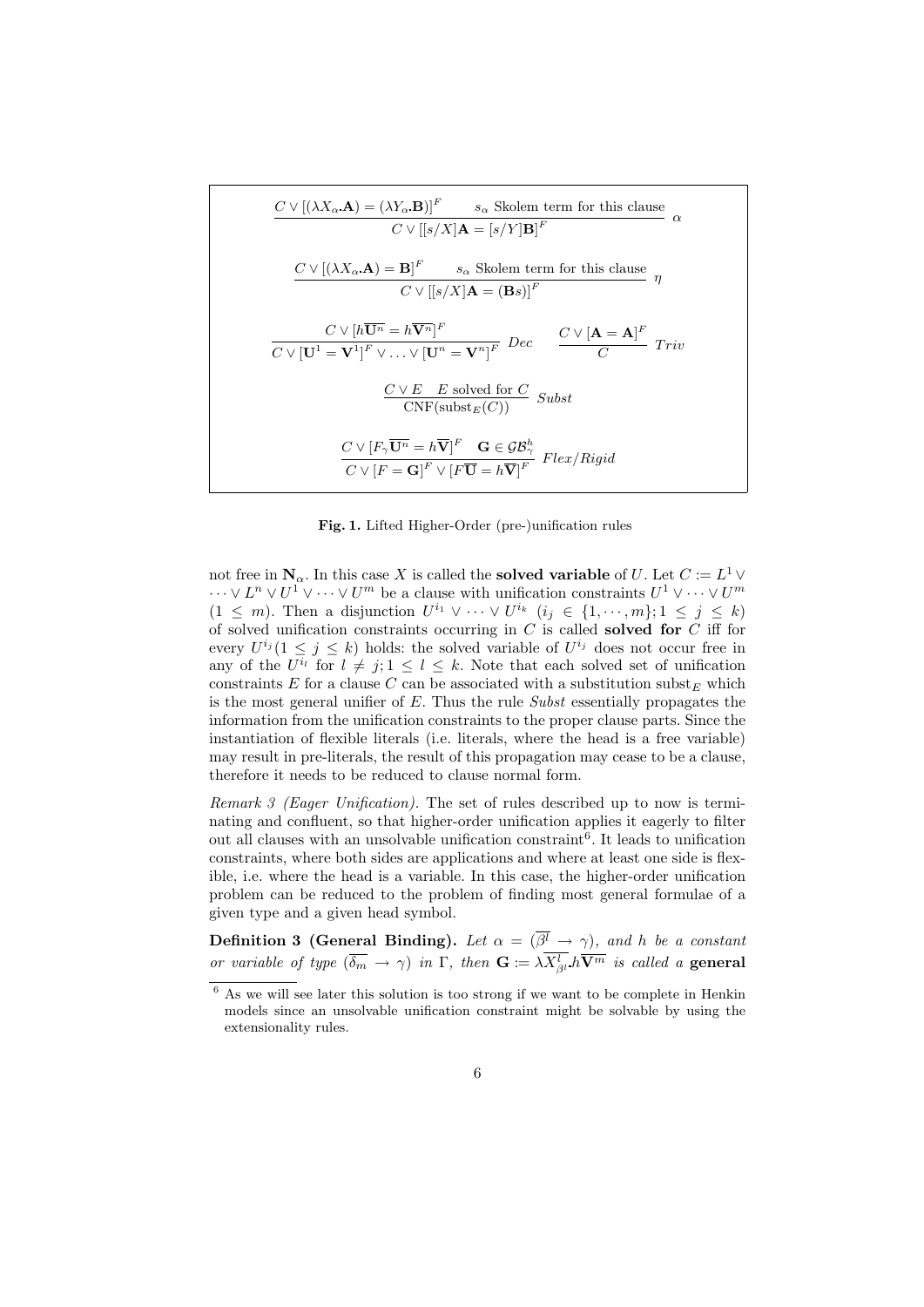binding of type  $\alpha$  and head h, if  $V^i = H^i X_{\beta_l}^l$ . The  $H^i$  are new variables of types  $\overline{\beta^l} \to \delta^i$ . It is easy to show that general bindings indeed have the type and head claimed in the name and are most general in the class of all such terms.

General bindings, where the head is a bound variable  $X_{\beta_j}^j$  are called **projec**tion bindings (we write them as  $\mathcal{G}^j_\alpha$ ) and imitation bindings (written  $\mathcal{G}^h_\alpha$ ) else. Since we need both imitation and projection bindings for higher-order unification, we collect them in the set of approximating bindings for h and  $\alpha$  $(\mathcal{GB}_{\alpha}^{h} := \{\mathcal{G}_{\alpha}^{h}\}\cup \{\mathcal{G}_{\alpha}^{j} | j \leq l\}).$ 

Since there are only finitely many general bindings (one imitation binding and at most l projection bindings) the  $Flex/Rigid$  rule is finitely branching. We never have to consider the so-called  $Flex/Flex$  literals<sup>7</sup>, since  $Flex/Flex$  equations can always be solved by instantiating the head variables with suitable constant functions that absorb their arguments. This observation is due to Gérard Huet [Hue73] and defines higher-order pre-unification, a computationally more feasible (but still undecidable) variant of higher-order unification. However, even if  $Flex/Flex$  pairs are solvable, we cannot simply delete them like trivial pairs, since one or both of the heads may be instantiated making the term rigid, so that the pair has to be subject to pre-unification again.

#### 3.2 Higher-Order resolution

Definition 4 (Higher-Order Resolution). The higher-order resolution calculus  $HORES$  consists of the inference rules in figure 2 together with the unification rules in figure 1. We call a clause empty, iff it consists entirely of  $Flex/Flex$  unification constraints and say hat a  $HORES$ -derivation of an empty clause from a set  $\Phi$  of clauses is a **refutation** of  $\Phi$ . For a sentence  $A_o$  we call a refutation of  $CNF(\neg A)$  a refutation for A.

As in first-order we have resolution and factorization rules Res and Fac. But instead of solving the unification problems immediately within a rule application we delay their solution and incorporate them explicitly as unification constraints in the resulting clauses. Note that the resolution rule as well as the factorization rule are allowed to operate on unification constraints.

To find a refutation for a given problem we may have to instantiate the head variables of flexible literals by material that contains logical constants. Unfortunately these instantiations cannot be generated by the unification rules, since all logical constants have been eliminated from the clause set by normalization, thus they enter the refutation by unification. Therefore the rule Prim allows to instantiate head variables  $Q_{\gamma}$  by general bindings **P** of type  $\gamma$  and head in  $\{\neg, \vee\} \cup \{\Pi^{\beta} | \beta \in \mathcal{T}\}.$  Thus the necessary logical constants are introduced into the refutation one by one, hence the name primitive substitutions.

For instance the sentence  $\mathbf{A} := \exists X_o X$  is valid in all Henkin models, but  $CNF(\neg A) = \{[X]^F\}$  cannot be refuted without some kind of a primitive substitution rule, since none of the other rules apply. With Prim, we can deduce

<sup>7</sup> For a refutation, we do not need to enumerate all unifiers for a given unification problem but to seek for one possible instantiation of a given problem which leads to the contradiction.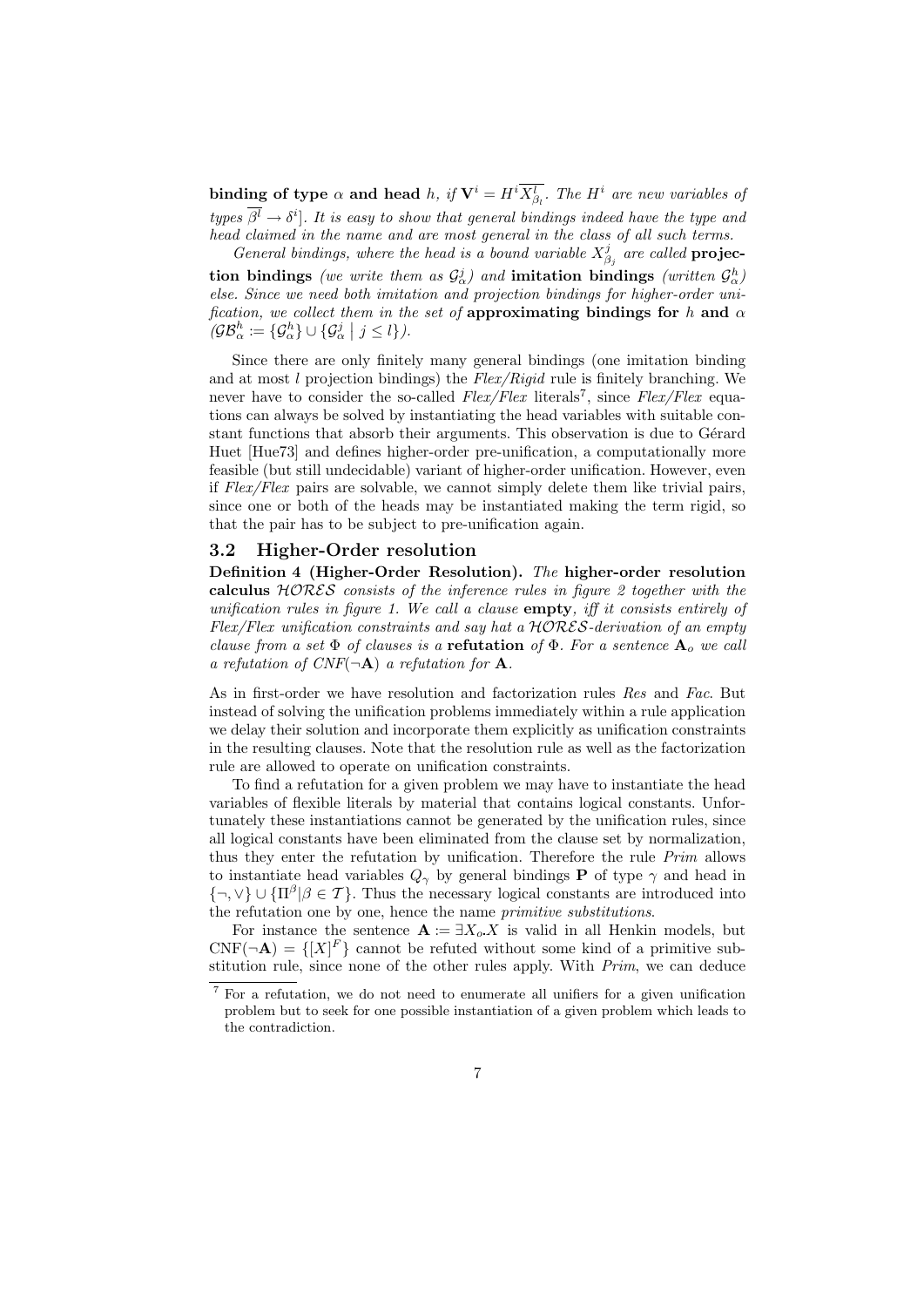$$
\frac{[\mathbf{N}]^{\alpha} \vee C \quad [\mathbf{M}]^{\beta} \vee D \quad \alpha \neq \beta}{C \vee D \vee [\mathbf{N} = \mathbf{M}]^F} \quad Res \qquad \frac{[\mathbf{N}]^{\alpha} \vee [\mathbf{M}]^{\alpha} \vee C \quad \alpha \in \{T, F\}}{[\mathbf{N}]^{\alpha} \vee C \vee [\mathbf{N} = \mathbf{M}]^F} \quad Fac
$$

$$
\frac{[Q_{\gamma} \overline{\mathbf{U}^k}]^{\alpha} \vee C \quad \mathbf{P} \in \mathcal{GB}_{\gamma}^{\{\neg,\vee\}\cup\{\Pi^{\beta}\} \beta \in \mathcal{T}^k\}}{[Q_{\gamma} \overline{\mathbf{U}^k}]^{\alpha} \vee C \vee [Q = \mathbf{P}]^F} \quad Prim^k
$$

Fig. 2. Higher-order resolution rules

 $[X]^F \vee [X = \neg H]^F$  and then  $[Y]^T$  by Subst. These two unit literals can be resolved to  $[X = Y]^F$ , which is an empty clauses, since  $[X = Y]^F$  is a Flex/Flex unification constraint.

The primitive substitution rules have originally been introduced by Peter Andrews in [And89] (Gérard Huet uses a set of so-called "splitting rules" for the same purpose in [Hue73]). Note that the set of general bindings is infinite, since we need one for every quantifier  $\Pi^{\alpha}$  and the set of types is infinite. Thus in contrast to the goal-directed search for instantiations in unification, the rule Prim performs blind search and even worse, is infinitely branching. Therefore, the problem of finding instantiations for predicate variables is conceived as the limiting factor to higher-order automated theorem proving.

It has been a long-standing conjecture that in machine-oriented calculi it is sufficient to restrict the order of primitive quantifier substitutions to the order of the input formulae. In [BK97], we have established a finer-grained variant of theorem 1 that we can use as a basis to prove this conjecture. Let us now introduce the necessary definitions.

**Definition 5 (Order).** For a type  $\alpha \in \mathcal{T}$ , we define the **order ord** $(\alpha)$  of  $\alpha$  as  $\textbf{ord}(\iota) = \textbf{ord}(o) = 0$ , and  $\textbf{ord}(\alpha \to \beta) = \max{\lbrace \textbf{ord}(\alpha), \textbf{ord}(\beta) \rbrace + 1}$ . Note that the set  $T^k = {\alpha \in T \mid \textbf{ord}(\alpha) \leq k}$  is finite for any order k. We will take the order of a formula to be the highest order of any type of any of its subterms, and the order of a set of formulae to be the maximum of the orders of its members.

Theorem 2 (Model Existence with Order). The model existence theorem holds even if we weaken the condition  $\nabla$  of an abstract consistency class to

 $\nabla^k_{\!\forall}$ If  $\Pi^{\alpha} \mathbf{F} \in \Phi$ , then  $\Phi * \mathbf{FG} \in \Gamma_{\!\Sigma}$  for each  $\mathbf{G} \in \mathit{wf}_{\alpha}^{cl}(\Sigma)$  with  $\mathbf{ord}(\mathbf{G}) \leq$  $\mathrm{ord}(\Phi).$ 

In [BK97] we establish this theorem for arbitrary well-founded orderings on types such that  $\text{ord}(\alpha)$ ,  $\text{ord}(\beta) \leq \text{ord}(\alpha \rightarrow \beta)$ . This allows us to restrict instantiation in  $\mathcal{ER}$  to formulae of the order of the input formulae. Note that this only effects the primitive substitution rule, since all other instantiations are performed by unification, which is order-restricted by construction. In particular, the non-standard definition of order above ensures finite branching of the primitive substitution rule. This ordering, that takes the lengths of argument lists into account leads to an increased order of the input set compared to the standard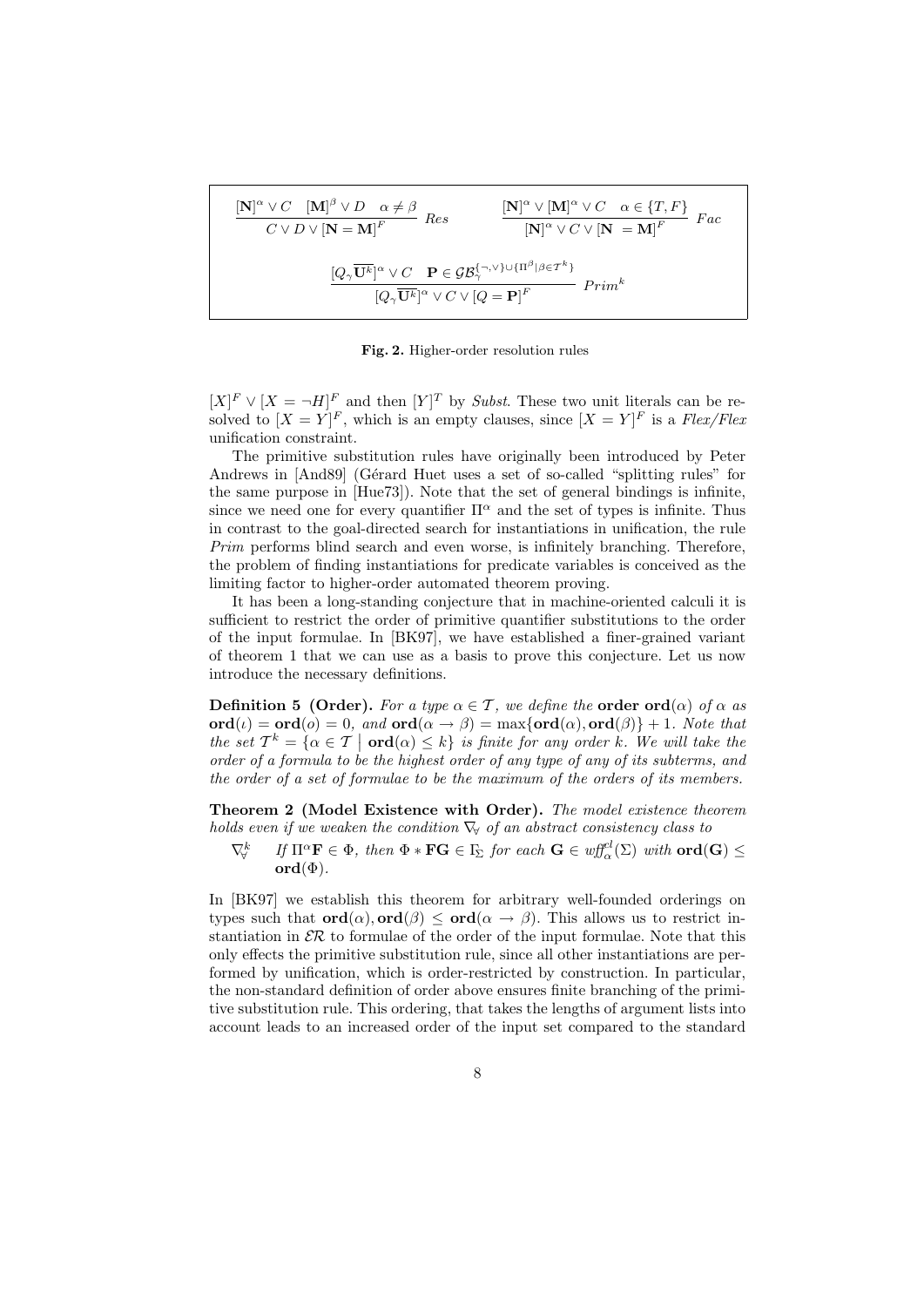definition of order  $(\text{ord}(\overline{\alpha_n} \to \beta) = \max_n {\alpha_i} + 1)$  and effectively restricts the number of necessary instantiations.

Our result justifies the practice of higher-order theorem provers to restrict the search for primitive substitutions and gives a road-map towards complete procedures. Of course there is still a lot of room for experimentation with the respective orderings.

#### 3.3 Extensionality

The higher-order resolution calculus  $HORES$  defined above is not complete with respect to Henkin models, as the following example will show.

*Example 1.* The following formulae E1-E5<sup>8</sup> are not provable in  $HORES$  without using additional axioms for functional extensionality and/or extensionality on truth values.

E1  $a_o \equiv b_o \Rightarrow (\forall P_{o \rightarrow o} Pa \Rightarrow Pb)$ 

This is the non-trivial direction of the extensionality property for truth values: if  $a_0$  is equivalent to  $b_0$  then  $a_0$  is equal to  $b_0$   $(a_0 \equiv b_0 \Rightarrow a = b)$ .

E2  $\forall P_{\alpha \to \alpha} P(a_{\alpha} \wedge b_{\alpha}) \Rightarrow P(b \wedge a).$ 

Any property which holds for  $a \wedge b$  also holds for  $b \wedge a$  (or simply that  $a \wedge b = b \wedge a$ .

E3  $(p_{o\rightarrow o}a_o \wedge pb_o) \Rightarrow p(b \wedge a)$ 

In other words, an arbitrary property  $p_{o\rightarrow o}$  which coincidently holds for  $a_o$ and  $b<sub>o</sub>$  also holds for their conjunction.

 $E4 \; (\forall X_i \forall P_{\iota \to o} (P(m_{\iota \to \iota} X) \Rightarrow P(n_{\iota \to \iota} X))) \; \Rightarrow \; (\forall Q_{(\iota \to \iota) \to o} Q(\lambda X_{\iota} m X) \; \Rightarrow$  $Q(\lambda X_i nX)$ 

This formula can be interpreted as an instance of the  $\xi$ -rule  $(\forall X_i \cdot m_{i \to i} X =$  $n_{\iota\rightarrow\iota}X$ )  $\Rightarrow$   $(\lambda X_{\iota}mX) = (\lambda X_{\iota}nX)$  (See for instance [Bar84]).

E5  $(\forall X_l \forall P_{l\rightarrow o} P(m_{l\rightarrow l} X) \Rightarrow P(n_{l\rightarrow l} X)) \Rightarrow (\forall Q_{(l\rightarrow l)\rightarrow o} Qm \Rightarrow Qn)$ This is an instance of the non-trivial direction of the functional extensionality axiom for type  $\iota \to \iota: (\forall X_{\iota}(m_{\iota \to \iota} X) = (n_{\iota \to \iota} X) \Rightarrow m = n).$ 

For a proof of **E1** note that the clause normal form of the succedent consists of the two unit clauses  $[p^0 a]^F$  and  $[p^0 b]^T$ , where  $p^0$  is the Skolem constant for the variable P. These can be resolved upon to obtain the clause  $[p^0 a = p^0 b]^F$ , which can be decomposed to  $[a_o = b_o]^F$ . Obviously, this unification constraint cannot be solved by higher-order unification, and hence the refutation fails. In this situation, we need the principle of extensionality on truth values, which allows to replace each negated equality on type  $o$  by an equivalence. This leads to the clause normal form of  $[a_o \equiv b_o]^F$ , which contradicts the antecedent of **E1** and finally gives us the refutation.

Similar investigations show that the other examples cannot be proven by HORES too.

Our aim is to find an extension of  $HORES$ , which is both Henkin-complete and adequate for an implementation. Surely, the introduction of axioms for the

<sup>&</sup>lt;sup>8</sup> In Problems E1, E2, E4, and E5 we have used Leibniz definition of equality to remove the intuitive equality symbols.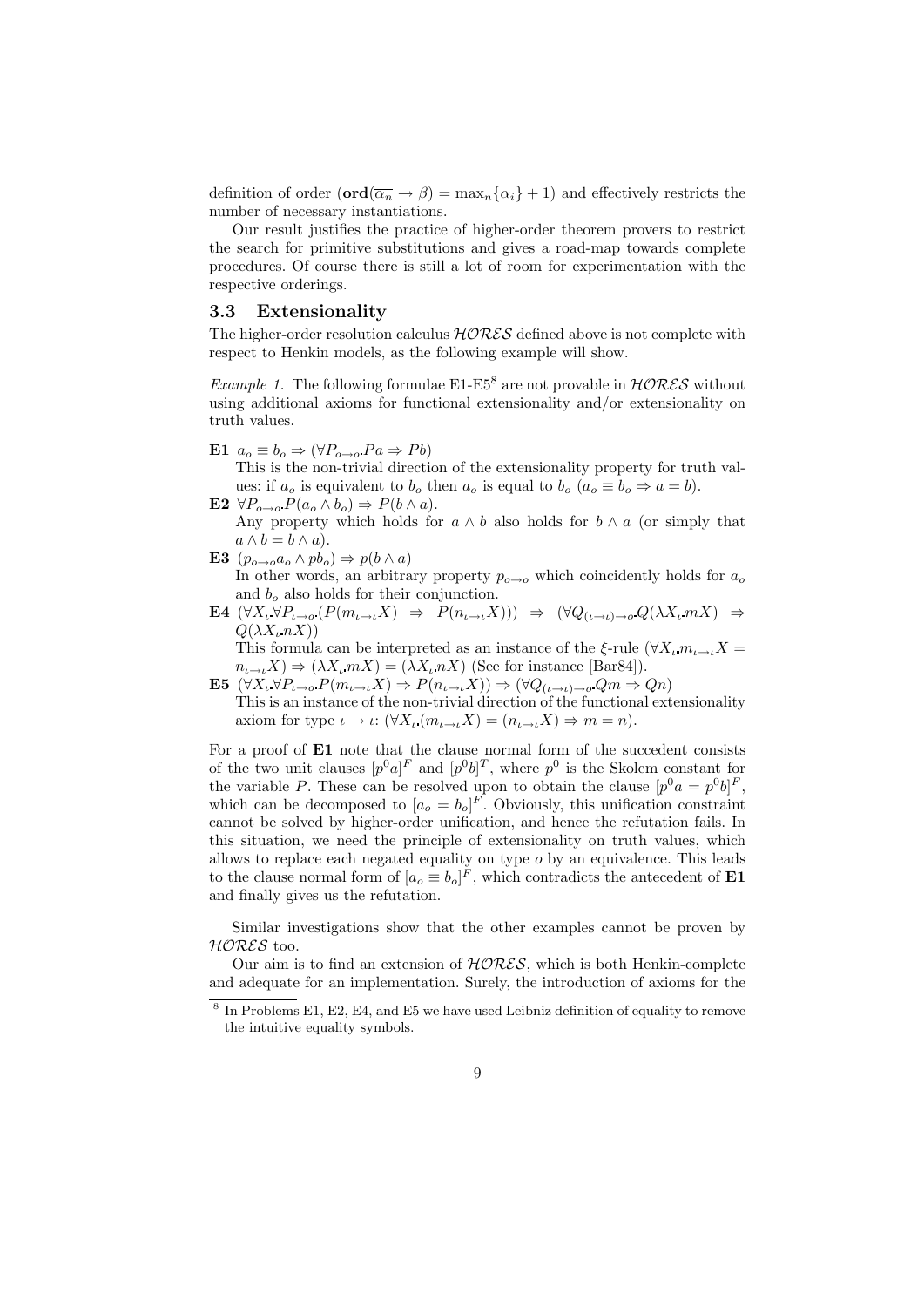$$
\frac{C \vee [\mathbf{M}_o = \mathbf{N}_o]^F}{\text{CNF}(C \vee [\mathbf{M}_o \equiv \mathbf{N}_o]^F)} \quad \text{Equiv} \qquad \frac{C \vee [\mathbf{M}_\alpha = \mathbf{N}_\alpha]^F \quad \alpha \in \{o, \iota\}}{\text{CNF}(C \vee [\forall P_{\alpha \to o}.PM \Rightarrow PN]^F)} \quad \text{Leib}
$$
\n
$$
\frac{C \vee [\mathbf{M}_{\alpha \to \beta} = \mathbf{N}_{\alpha \to \beta}]^F \quad s_\alpha \text{ Skolem term for this clause}}{C \vee [\mathbf{M}_s = \mathbf{N}_s]^F} \quad \text{Func}
$$

Fig. 3. Extensionality rules

extensionality principles can solve the completeness problem in theory, but this will lead to an explosion of the search space which has to be avoided in practice. In particular, we do not change the purely negative spirit of the resolution calculus by introducing axioms but introduce special inference rules.

Definition 6 (Extensional Higher-Order Resolution). The extensional higher-order resolution calculus  $\mathcal{ER}$  is  $\mathcal{H}ORES$  extended with the inference rules in figure 3.

The Rule Leib instantiates the equality symbol by its Leibniz definition and applies clause normalization. Rule Equiv is directly motivated by the proof attempt of  $E1$  discussed in example 1. Thus rule  $Equiv$  reflects the extensionality property for truth values but in a negative way: if two formulas are not equal then they are also not equivalent. Rule Func does the same for functional extensionality: if two functions are not equal then there exists an argument  $s_{\alpha}$  on which these functions differ. To ensure soundness  $s_{\alpha}$  has to be a new Skolem term which contains all the free variables occurring in the given clause.

The new rules strongly connect the unification part of our calculus with the resolution part. In some sense, they make the unification part extensional, since they allow to modify unification problems, which are not solvable by preunification alone in an extensional appropriate way and to translate them back into usual literals, such that we can try to find the right argumentation for the solvability of the unification constraints in the general refutation process by possibly respecting the additionally given clauses in the search space.

Remark 4 (Rule Func). Note that we have already introduced two rules –  $\alpha$  and  $\eta$  in unification (see figure 1) – which are very similar to this one. In fact we can restrict rule Func to the case were  $N$  and  $M$  are non-abstractions or vice-versa, we can remove the  $\alpha$  and  $\eta$  rules from simplification as they are subsumed by the rule Func as purely type-based and apply  $\beta$ -reduction to both sides of the modified unification constraint.

Remark 5 (Unification Constraints). We have lifted the unification constraints to clause level by coding them into negated equation literals. Hence the question arises whether or not resolution and factorization rules are allowed to be applied on these unification constraints. In order to obtain a Henkin complete calculus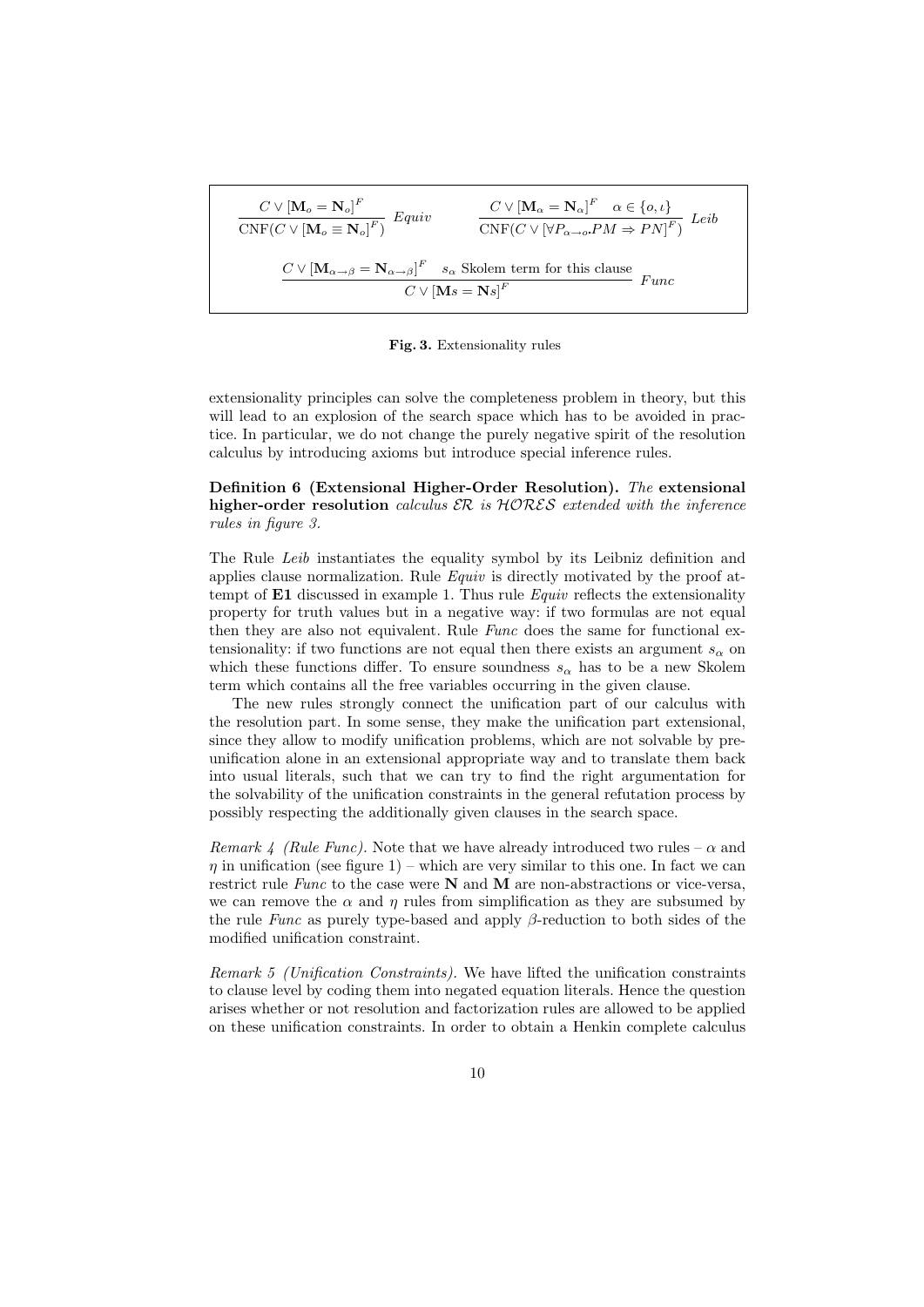this is not necessary – as our completeness proof shows – if we add the three extensionality rules discussed in the next subsection. Consequently the unification constraints do not necessarily have to be coded as negative equation literals, any other form will work as well.

The coding of unification constraints as negated equation literals becomes important if one considers an alternative version of extensional higher order resolution – which we will also motivate below –, where the rule Leib is avoided.

Note that none of the three new extensionality rules introduces any flexible literal and even better, they introduce no new free variable at all; even if they heavily increase the search space for refutations, they behave much better – as experiments show with the LEO theorem prover [BK98,Ben97] – than the extensionality axioms, which introduce lots of flexible literals in the refutation process.

### 3.4 Examples

We now demonstrate the idea of the extensional resolution calculus on examples E3 and E5:

E3  $\forall P_{o\rightarrow o}$   $(Pa_o \land Pb_o) \Rightarrow P(a \land b)$ 

|                 | $CNF(\neg E3)$ ( $p_{o\rightarrow o}$ is a new Skolem constant): |                                 |                         |
|-----------------|------------------------------------------------------------------|---------------------------------|-------------------------|
|                 | $c1: [pa]^T$                                                     | $c2: [pb]^F$                    | c3: $[p(a \wedge b)]^F$ |
| $Res(c3, c1)$ : | $c_4$ : $[p(a \wedge b) = pa]^F$                                 |                                 |                         |
| Res(c3,c2):     | c5: $[p(a \wedge b) = pb]^F$                                     |                                 |                         |
| $Dec(c_4)$ :    | $c6: [(a \wedge b) = a]^F$                                       |                                 |                         |
| $Dec(c5)$ :     | c7: $[(a \wedge b) = b]^F$                                       |                                 |                         |
| $Equiv(c6)$ :   | c8: $[a]^F \vee [b]^F$                                           | $c9: [a]^T \vee [b]^T$          | $c10: [a]^T$            |
| $Equiv(c7)$ :   | $c11: [a]^F \vee [b]^F$                                          | <i>c12</i> : $[a]^T \vee [b]^T$ | $c13: [b]^T$            |

The rest is obvious: Resolve  $c10$  and  $c13$  against  $c8$  (or  $c11$ ).  $\Box$ E5  $(\forall X_{\iota} \forall P_{\iota \to o} P(m_{\iota \to \iota} X) \Rightarrow P(n_{\iota \to \iota} X)) \Rightarrow (\forall Q_{(\iota \to \iota) \to o} Qm \Rightarrow Qn)$ 

$$
\begin{array}{ll}\n\text{CNF}(\neg \mathbf{E5}) \ (q \text{ is a new Skolem constant}); \\
& c1: [P(mX)]^F \lor [P(nX)]^T & c2: [qm]^T & c3: [qn]^F \\
\text{Res}(c2, c3): & c4: [qm = qn]^F \\
\text{P}(\text{c}c4): & c5: [m = n]^F \\
\text{Func}(c5) \ (s_t \text{ is a new Skolem constant}); & c6: [ms = ns]^F \\
\text{Leib}(c6) \ (p_{t \to o} \text{ is a new Skolem constant}); & c7: [p(ms)]^T & c8: [p(ns)]^F\n\end{array}
$$

Note that resolving  $c\hat{z}$  and  $c\hat{z}$  immediately against  $c\hat{z}$  does not lead to a solvable unification constraint. Instead we made a detour to the pre-unification part of the calculus and modified the clauses  $c\mathcal{Z}$  and  $c\mathcal{Z}$  in an extensionally appropriate way. Now  $c\ell$  and  $c\ell$  have their counterparts in  $c\ell$  and  $c\ell$ , but in contrast to  $c2$  and  $c3$  the new clauses can successfully be resolved against  $c1.$ 

The proofs of the other examples are discussed in [Ben97].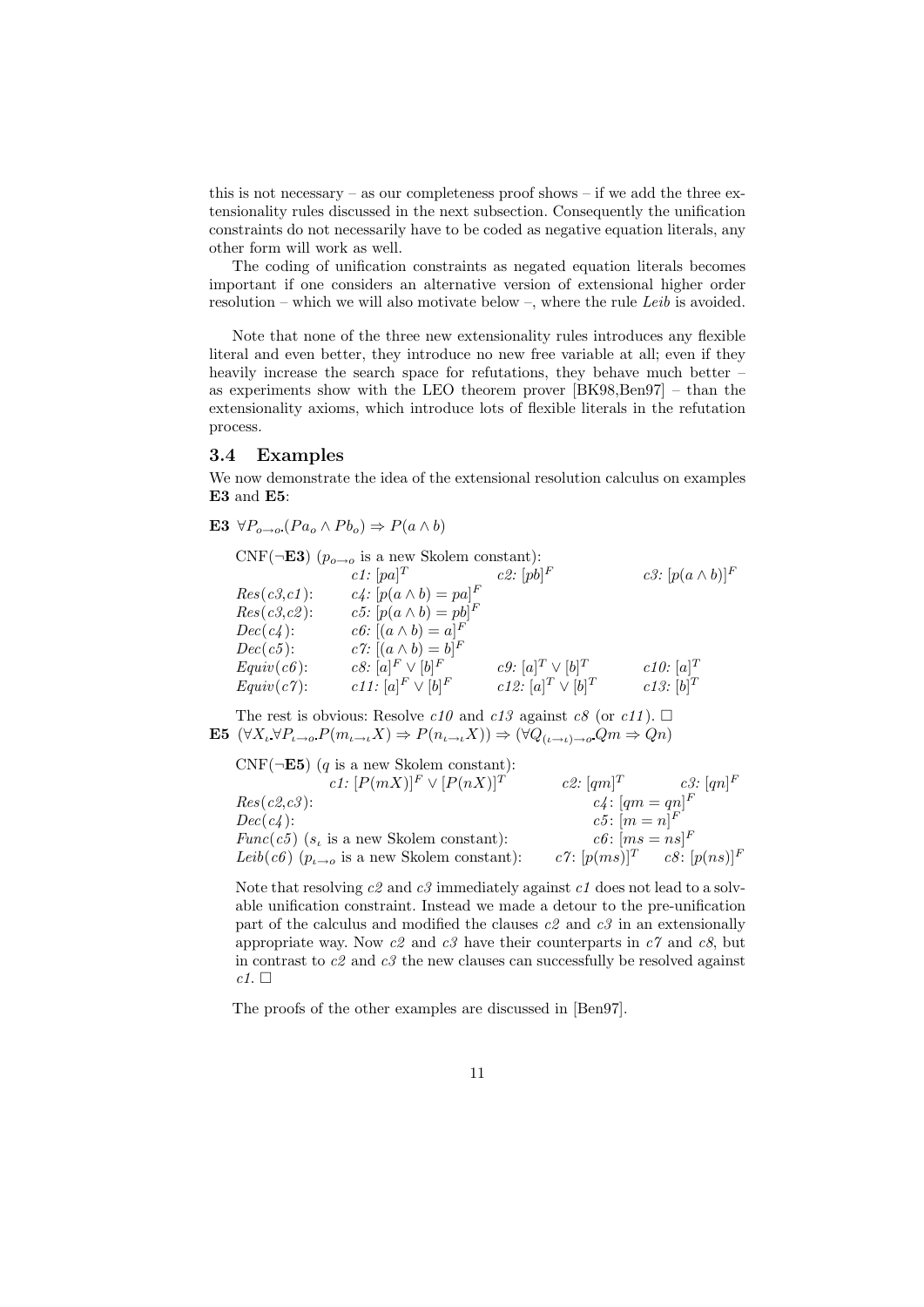Remark 6 (Optimization of Extensionality). Note the order in which the extensionality rules were applied in the examples above. For a practical implementation these examples suggest the following extensionality treatment of unification constraints: First decompose the unification constraint as much as possible. Then use rule Func to add as many arguments as possible to both hand sides of the resulting unification constraints. And last use rule Leib and/or  $Equiv$  to finish the extensionality treatment. In this sense the above rules can be combined to form only one rule Ext-Treat.

Remark 7 (Rule Leib). Due to an idea of Frank Pfenning every refutation which uses rule Leib can possibly be done without this rule by resolving against the extensional modified unification constraint instead, and hence rule Leib may be superfluous. For example the application of rule Leib in the proof of example  $E5$ can be replaced by an immediate resolution step between clause  $c1$  and  $c6$ :  $c7: [P(mX)]^F \vee [P(nX) = (ms = ns)]^F$ . And by pre-unification  $(P \leftarrow \lambda Y_i$  (ms = Y) and  $X \leftarrow s$ ) we immediately get the empty clause. Note that in this case it is essential that unification constraints are encoded as negative equality literals

(see Remark 5).

However, there are two reasons why rule Leib seems to be very appropriate. First the completeness proof with respect to Henkin models seems to be more complicated without rule Leib and isn't done yet. Additionally the experience from the implementation work of the system Leo is, that rule Func eases the implementation and the integration of heuristics. See [Ben97] for a more detailed discussion.

### 4 Soundness and Completeness

**Theorem 3 (Soundness of**  $\mathcal{ER}$ **).** The calculus  $\mathcal{ER}$  is sound with respect to Henkin semantics.

*Proof.* The soundness of  $HORES$  is discussed in detail in [Koh94], the only major difference to the first-order case is the treatment of Skolemization, which has been discussed in [Mil83].

The soundness of the three new extensionality rules are obvious, as they do only apply the two extensionality principles and the Leibniz definition, which are valid in Henkin models.

For the completeness result, we will need a series of disjunction Lemmata, which are well-known for first-order logic, and which can be proven with the same techniques, only considering the extra inference rules of  $\mathcal{ER}$  in the inductions.

**Lemma 1.** Let  $\Phi$ ,  $\Delta$ ,  $\Gamma_1$ ,  $\Gamma_2 \subseteq \text{wff}^{cl}(\Sigma)$  and  $\mathbf{A}$ ,  $\mathbf{B} \in \text{wff}^{cl}(\Sigma)$ . We have

1. If  $CNF(\Phi \ast A) \vdash_{\mathcal{ER}} \Box$  and  $CNF(\Phi \ast B) \vdash_{\mathcal{ER}} \Box$ , then  $CNF(\Phi \ast A \vee B) \vdash_{\mathcal{ER}} \Box$ 2. If  $CNF(\Phi \ast \neg \mathbf{A} * \mathbf{B}) \vdash_{\mathcal{ER}} \Box$  and  $CNF(\Phi \ast \mathbf{A} * \neg \mathbf{B}) \vdash_{\mathcal{ER}} \Box$ , then  $CNF(\Phi \ast \neg (\mathbf{A} \equiv \mathbf{A} \land \Box \mathbf{B}))$  $\mathbf{B})$ )  $\vdash_{\mathcal{ER}} \Box$ 

*Proof.* For the proof of the first assertion we first verify that  $CNF(\Phi * A \vee B) =$  $\text{CNF}(\Phi) \cup \text{CNF}(\mathbf{A}) \sqcup \text{CNF}(\mathbf{B}), \text{ where } \Gamma \sqcup \Delta = := \{ \mathbf{C} \vee \mathbf{D} | \mathbf{C} \in \text{CNF}(A) \}, \mathbf{D} \in$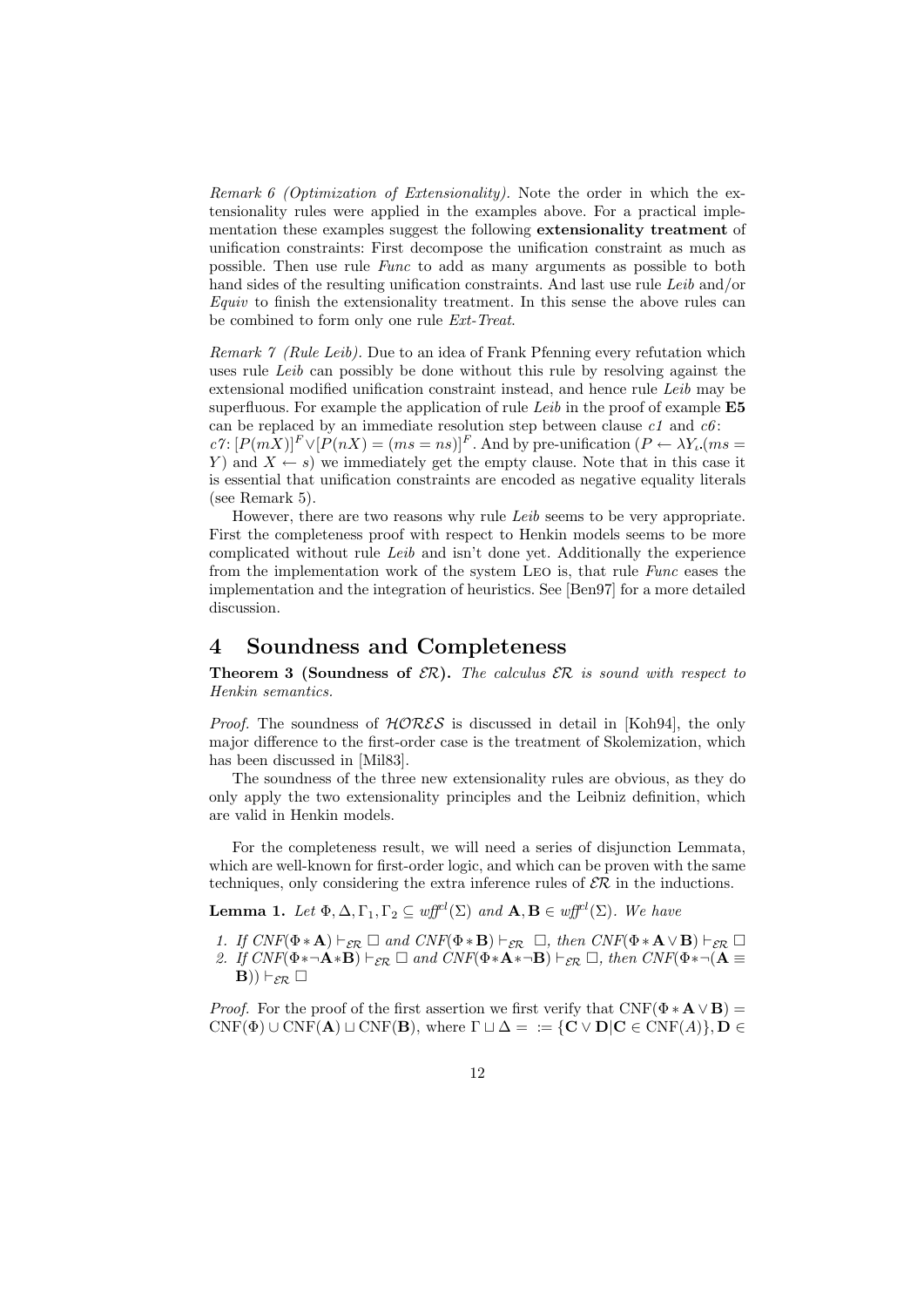CNF(B)}. Then we use that  $\Phi \cup \Gamma_1 \sqcup \Gamma_2 \vdash_{\mathcal{ER}} \square$ , provided that  $\Phi \cup \Gamma_1 \vdash_{\mathcal{ER}} \square$  and  $\Phi \cup \Gamma_2 \vdash_{\mathcal{ER}} \square$ . The second involves a tedious but straightforward calculation.

Lemma 2 (Lifting Lemma). Let  $\Phi$  be a set of clauses and  $\sigma$  a substitution, then  $\Phi$  is refutable by  $\mathcal{ER}$ , provided that  $\theta(\Phi)$  is.

Proof. The claim is proven by an induction on the structure of the refutation  $\mathcal{D}_{\theta}$ :  $\theta(\Phi) \vdash_{\mathcal{ER}} \Box$  be a refutation of  $\theta(\Phi)$  constructing a refutation D for  $\Phi$  that is isomorphic to  $\mathcal{D}_{\theta}$ .

For this task it is crucial to maintain a tight correspondence  $\omega: \Phi \longrightarrow \theta(\Phi)$ between the respective clause sets. This is formalized by a clause set isomorphism, i.e. a bijection of clause sets, that corresponding clauses are isomorphic, i.e. for a  $\omega$  respects literal polarities and is compatible with  $\theta$ , i.e. for any literal  $\mathbf{N}^{\alpha}$  we have  $\omega(\mathbf{N}) = \theta(\mathbf{N})$ . The main difficulty with lifting properties in higher-order logic is the fact that due to the existence of predicate variables at the head of formulae, the propositional structure of formulae can change during instantiation. For instance if  $\theta(F) = \lambda X_{\alpha} G X \vee p$ , and  $\mathbf{A}^{T} = F a^{T}$ , then the pre-literal  $\theta(F)$  is split  $\mathcal{D}_{\theta}$  but not in the  $\mathcal{ER}$ -derivation already constructed. The solution of this problem is to apply the rule Prim with a suitable general binding  $\mathcal{G}^{\vee}_{\alpha \to o} = \lambda X_{\alpha}(H^{1}X) \vee (H^{2}X)$  and obtain a pre-literal  $(H^{1}a \vee H^{2}a)^{T}$ , to which can be split in order to regain a clause set isomorphism. Since  $\mathcal{G}^\vee_{\alpha \to o}$ is more general than  $\theta(F)$  there is a substitution  $\rho$ , such that  $\theta(F) = \rho(\mathcal{G}_{\alpha \to o}^{\vee}),$ therefore  $\omega((H^1a \vee H^2a)^T) = \theta'((H^1a \vee H^2a)^T)$  where  $\theta' = \theta \cup \rho$ .

**Theorem 4 (Completeness of**  $\mathcal{ER}$ **).** The calculus  $\mathcal{ER}$  is complete with respect to Henkin semantics.

*Proof.* Let  $\Gamma_{\!\Sigma}$  be the set of  $\Sigma$ -sentences which cannot be refuted by calculus  $\mathcal{ER}$  $(\Gamma_{\!\Sigma} := {\{\Phi \subseteq \textit{wf}^{\textit{cl}}_{\sigma}(\Sigma)|\text{CNF}(\Phi) \not\vdash_{\mathcal{ER}} \square\}}),$  then we show that  $\Gamma_{\!\Sigma}$  is a saturated abstract consistency class for Henkin models. This entails completeness of  $\mathcal{ER}$ by theorem 1.

Let  $\Phi \in \Gamma_{\!\Sigma}$ . We show that  $\Phi$  mets the conditions required in definition 1:

 $\nabla_c$  Suppose that  $\mathbf{A}, \neg \mathbf{A} \in \Phi$ . Since  $\mathbf{A}$  is atomic we have CNF( $\Phi * \mathbf{A} * \neg \mathbf{A}$ ) =  $CNF(\Phi) * [\mathbf{A}]^T * [\mathbf{A}]^F$  and hence we can derive  $\square$  with Res and Triv. This contradicts our assumption.

In all of the remaining cases, we show the contrapositive, e.g. in the next case we prove, that for all  $\Phi \in \Gamma_{\!\Sigma}$ , if  $\Phi * \neg\neg \mathbf{A} * \mathbf{A} \notin \Gamma_{\!\Sigma}$ , then  $\Phi * \neg\neg \mathbf{A} * \Gamma_{\!\Sigma}$ , which entails the assertion.

 $\nabla$ , If CNF( $\Phi$  \* ¬¬ $\mathbf{A}$  \*  $\mathbf{A}$ )  $\vdash_{\mathcal{ER}} \Box$ , then also CNF( $\Phi$  \* ¬¬ $\mathbf{A}$ )  $\vdash_{\mathcal{ER}} \Box$ , since  $CNF(\Phi * \neg \neg \mathbf{A} * \mathbf{A}) = CNF(\Phi * \neg \neg \mathbf{A}).$ 

 $\nabla_{\beta\eta}$  Analog to  $\nabla_{\neg}$ , since CNF( $\Phi * A * A_{\downarrow_{\beta\eta}}$ ) = CNF( $\Phi * A$ ).

- $\nabla_{\mathbf{V}}$  If  $\text{CNF}(\Phi * \mathbf{A} \vee \mathbf{B} * \mathbf{A}) \vdash_{\mathcal{ER}} \Box$  and  $\text{CNF}(\Phi * \mathbf{A} \vee \mathbf{B} * \mathbf{B}) \vdash_{\mathcal{ER}} \Box$ , then  $CNF(\Phi \ast A \vee B) \vdash_{\mathcal{ER}} \Box$  by lemma 1(3).
- $\nabla_{\Lambda}$  If  $\text{CNF}(\Phi \ast \neg (\mathbf{A} \vee \mathbf{B}) \ast \neg \mathbf{A} \ast \neg \mathbf{B}) \vdash_{\mathcal{ER}} \Box$ , then  $\text{CNF}(\Phi \ast \neg (\mathbf{A} \vee \mathbf{B})) \vdash_{\mathcal{ER}} \Box$ , since  $CNF(\Phi * \neg (\mathbf{A} \vee \mathbf{B}) * \neg \mathbf{A} * \neg \mathbf{B}) = CNF(\Phi * \neg (\mathbf{A} \vee \mathbf{B})).$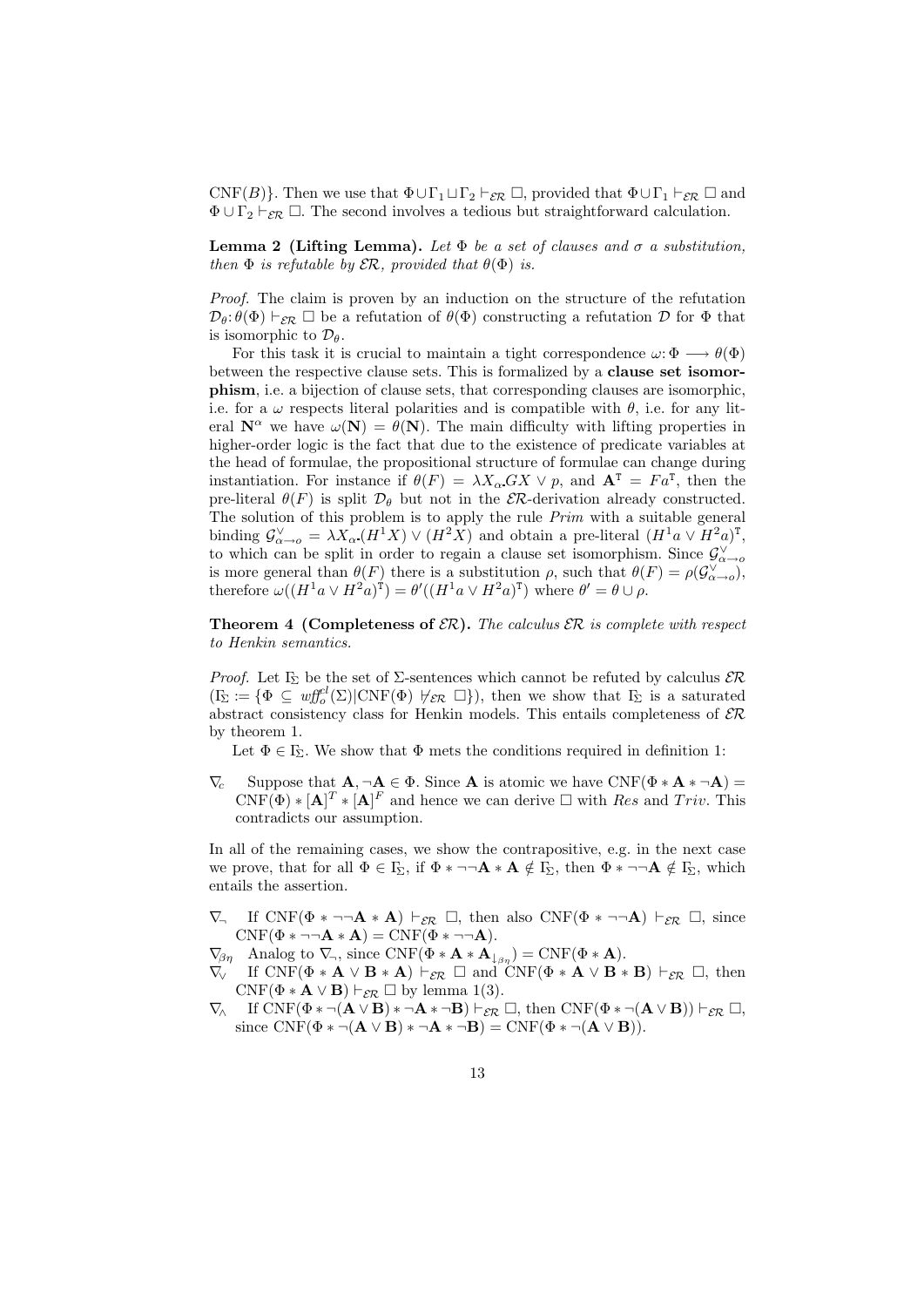- $\nabla$  By the lifting lemma 2.<br>  $\nabla$  Let CNF( $\Phi$  \*  $\neg$ IIF \*  $\neg$ F
- $\nabla_{\exists}$  Let  $\text{CNF}(\Phi \times \neg \Pi \mathbf{F} \times \neg \mathbf{F}w) \vdash_{\mathcal{ER}}^D \Box$  and note that  $\text{CNF}(\Phi \times \neg \Pi \mathbf{F} \times \neg \mathbf{F}w) =$  $CNF(\Phi * \neg Fw' * \neg Fw)$ . Now let w'' be any new constant symbol which does not occur in  $\Phi$  or **F**. Since also w and w' do not occur in  $\Phi$  or **F** it is easy to verify that their is a derivation  $\text{CNF}(\Phi * \neg \mathbf{F} w'') \vdash_{\mathcal{ER}}^{D'} \Box$ , where each occurrence of  $\neg \mathbf{F} w'$  or  $\neg \mathbf{F} w$  is replaced by  $\neg \mathbf{F} w''$ . Hence  $\text{CNF}(\Phi * \neg \Pi \mathbf{F}) \vdash_{\mathcal{ER}}$  $\Box.$
- $\nabla_b$  We show that if CNF( $\Phi$ \* $\neg (\mathbf{A} \doteq^{\circ} \mathbf{B})$ \* $\neg \mathbf{A}$ \* $\mathbf{B}) \vdash_{\mathcal{ER}} \Box$  and CNF( $\Phi$ \* $\neg (\mathbf{A} \doteq^{\circ} \mathbf{B})$  $\mathbf{B}$  \* A \* ¬B)  $\vdash_{\mathcal{ER}} \Box$ , then CNF( $\Phi$  \*  $\neg (\mathbf{A} = \mathbf{B}) \vdash_{\mathcal{ER}} \Box$ . Note that CNF( $\Phi$  \*  $\neg(\mathbf{A} \doteq \mathbf{B})) = \text{CNF}(\Phi * \neg \Pi(\lambda P \neg P\mathbf{A} \vee P\mathbf{B})) = \text{CNF}(\Phi) * [r\mathbf{A}]^T * [r\mathbf{B}]^F$ , with Skolem constant  $r_{\alpha\rightarrow\alpha}$ . Now consider the following derivation

$$
\frac{[r\mathbf{A}]^T \quad [r\mathbf{B}]^F}{[\mathbf{A} \doteq r\mathbf{B}]^F} Res
$$
\n
$$
\frac{[\mathbf{A} \doteq \mathbf{B}]^F}{(\mathbf{A} \doteq \mathbf{B})^F} Dec
$$
\n
$$
\frac{\mathbf{CNF}(\neg(\mathbf{A} \equiv \mathbf{B}))}{(\mathbf{A} \mathbf{B})^F} Equiv
$$

Hence  $CNF(\Phi * \neg (\mathbf{A} \doteq \mathbf{B})) \vdash_{\mathcal{ER}} CNF(\Phi * \neg (\mathbf{A} \doteq \mathbf{B})) \cup CNF(\neg (\mathbf{A} \equiv \mathbf{B}))$ and we get the conclusion as a simple consequence of lemma 1(4).

 $\nabla_q$  We show that if CNF( $\Phi * \neg (\mathbf{F} \doteq^{\alpha \rightarrow \beta} \mathbf{G}) * \neg (\mathbf{F} \psi \doteq^{\beta} \mathbf{G} \psi) \vdash_{\mathcal{ER}} \Box$ , then CNF( $\Phi$ \*¬( $\mathbf{F} \doteq \mathbf{G}$ ))  $\vdash_{\mathcal{ER}} \Box$ . Note that CNF( $\Phi$ \*¬( $\mathbf{F} \doteq \mathbf{G}$ )\*  $\neg(\mathbf{F} w \doteq \mathbf{G} w)$ ) =  $\text{CNF}(\Phi \ast \neg \Pi(\lambda Q \neg Q\mathbf{F} \lor Q\mathbf{G}) \ast \neg \Pi(\lambda P \neg P(\mathbf{F}w) \lor P(\mathbf{G}w))) = \text{CNF}(\Phi) \ast [q\mathbf{F}]^T \ast$  $[q\mathbf{G}]^F * [p(\mathbf{F}w)]^T * [p(\mathbf{G}w)]^F$  and that  $\text{CNF}(\Phi * \neg (\mathbf{F} \doteq \mathbf{G})) = \text{CNF}(\Phi) * [r\mathbf{F}]^T *$  $[rG]^F$ , where  $p_{\beta\to o}, q_{(\alpha\to\beta)\to o}$  and  $r_{(\alpha\to\beta)\to o}$  are new Skolem constants. Now consider the following derivation:

$$
\frac{[r\mathbf{F}]^T \quad [r\mathbf{G}]^F}{\frac{[\mathbf{rF} \doteq r\mathbf{G}]^F}{[\mathbf{F} \doteq \mathbf{G}]^F} \stackrel{Res}{Dec}}{\frac{[\mathbf{F} \doteq \mathbf{G}]^F}{[t(\mathbf{F}s)]^T} \stackrel{Func}{E} } \frac{[r\mathbf{F} \mathbf{F} \mathbf{F}]}{[t(\mathbf{G}s)]^F}
$$

Here again  $s_{\alpha}$  and  $t_{\beta\rightarrow o}$  are new Skolem constants. Hence CNF( $\Phi$ ) \*  $[r\mathbf{F}]^T$  \*  $[rG]^F \vdash_{\mathcal{ER}} \text{CNF}(\Phi) * [r\mathbf{F}]^T * [r\mathbf{G}]^F * [t(\mathbf{F}s)]^T * [t(\mathbf{G}s)^F]$ 

Now the conclusion follows from the assumption since  $s, t$  and  $r$  are only renamings of the Skolem symbols  $w, p$  and q and all do not occur in  $\Phi$ .

To see that  $\Gamma_{\!\Sigma}$  is saturated let  $\mathbf{A} \in \mathit{wff}_{o}(\Sigma)$  and  $\Phi \subseteq \mathit{wff}_{o}^{el}(\Sigma)$  with  $\Phi \not\models_{\mathcal{ER}} \Box$ . We have to show that  $\Phi$  \*  $\mathbf{A}$   $\nvdash_{\mathcal{ER}} \Box$  or  $\Phi$  \*  $\neg \mathbf{A}$   $\nvdash_{\mathcal{ER}} \Box$ . For that suppose  $\Phi$   $\nvdash_{\mathcal{ER}} \Box$ , but  $\Phi * A \vdash_{\mathcal{ER}} \Box$  and  $\Phi * \neg A \vdash_{\mathcal{ER}} \Box$ . By lemma 1(3) we get that  $\Phi * A \vee \neg A \vdash_{\mathcal{ER}} \Box$ . and hence, since  $\mathbf{A} \vee \neg \mathbf{A}$  is a tautology, it must be the case that  $\Phi \vdash_{\mathcal{ER}} \Box$ , which contradicts our assumption.

### 5 Conclusion

We have presented an extensional higher-order resolution calculus that is complete relative to Henkin model semantics. The treatment of the extensionality